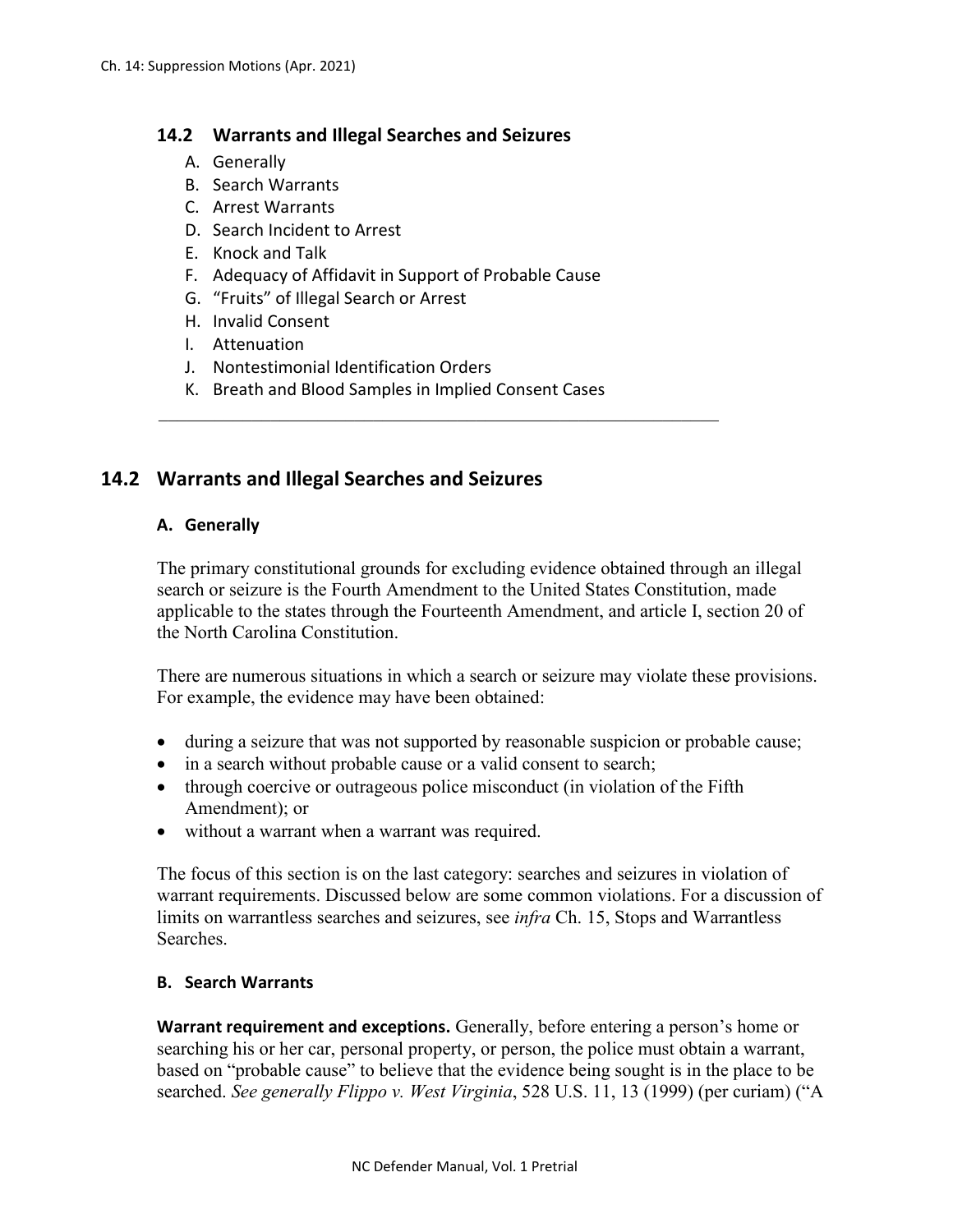warrantless search by the police is invalid unless it falls within one of the narrow and well-delineated exceptions to the warrant requirement[.]" (citation omitted)); N.C. CONST. art. I, sec. 20 ("General warrants, whereby any officer or other person may be commanded to search suspected places without evidence of the act committed, or to seize any person or persons not named, whose offense is not particularly described and supported by evidence, are dangerous to liberty and shall not be granted.").

There are a number of exceptions to the warrant requirement. A warrantless search or entry into a home is permissible, for example, where the officer has probable cause to believe a crime has taken place and where "exigent circumstances," such as the safety of the officer or the possibility of the destruction of evidence, require an immediate search. *See, e.g., Kentucky v. King*, 563 U.S. 452 (2011) (officers' warrantless entry to prevent destruction of evidence was lawful; police did not create exigency through actual or threatened Fourth Amendment violation by banging on door and announcing their presence); *Michigan v. Fisher*, 558 U.S. 45 (2009) (officer's warrantless entry into home did not violate Fourth Amendment where it was reasonable for officer to believe there was an emergency necessitating immediate aid to an occupant).

North Carolina cases have applied the exception in numerous cases. *See State v. Fuller*, 196 N.C. App. 412 (2009) (exigent circumstances supported officers' warrantless entry and search of defendant's mobile home where defendant was a flight risk, had previous convictions for armed robbery and drug offenses, and ran out of view when officers announced their presence); *State v. Frazier*, 142 N.C. App. 361 (2001) (exigent circumstances existed to search defendant's motel room where defendant tried to flee from officers and there was a danger that the controlled substance would be destroyed).

Exigent circumstances combined with probable cause may also justify a warrantless search of a suspect. *See, e.g., State v. Williams*, 209 N.C. App. 255 (2011) (probable cause and exigent circumstances justified warrantless search of defendant's mouth for drugs during investigatory stop of vehicle). Exigent circumstances are limited to situations involving flight of a suspect, protection of the public from imminent harm, and the need to prevent the destruction of evidence. *See United States v. Curry*, 965 F.3d 313, 321–26 (4th Cir. 2020) (discussing limitations).

Additionally, officers may search a person without a warrant incident to a lawful arrest. *See United States v. Robinson*, 414 U.S. 218 (1973); *State v. Goode*, 350 N.C. 247 (1999). *But see State v. Battle*, 202 N.C. App. 376 (2010) (noting limits on search of person incident to arrest and finding roadside strip search incident to arrest unconstitutional in absence of probable cause and exigent circumstances). Vehicle searches, based on probable cause or arrest of a recent occupant of the vehicle, also may be permissible without a search warrant. *See infra* § 15.6, Did the Officer Act within the Scope of the Arrest or Search (discussing grounds for and limits on such searches).

For further discussion of possible exceptions to the warrant requirement for searches, see the general authorities cited at the beginning of this chapter.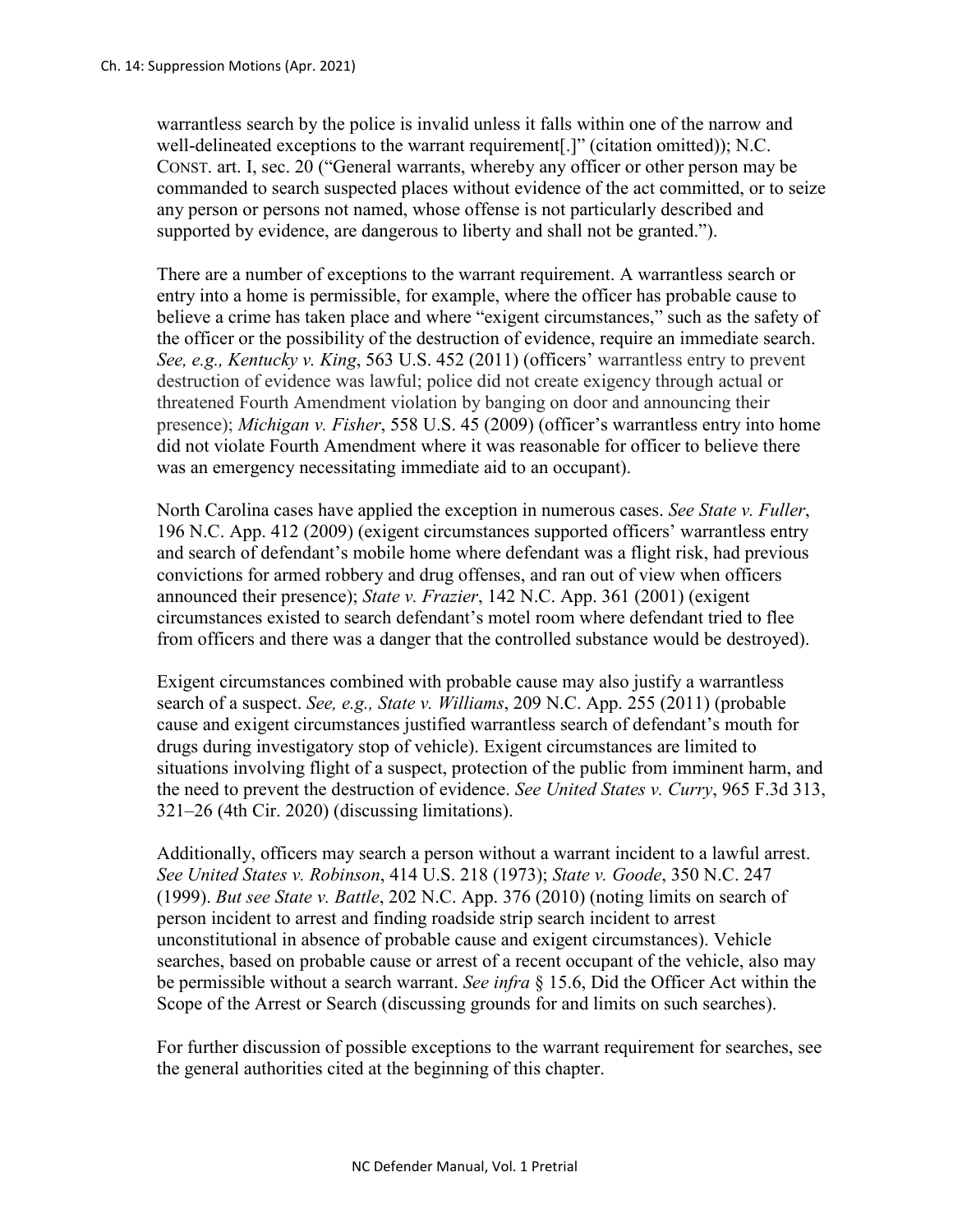**Good faith exception for constitutional violations not valid in North Carolina.** North Carolina does not recognize a "good faith" exception to the warrant requirement—that is, if the officer believes in good faith that he or she has authority to search under a warrant (or a nontestimonial identification order), but the officer is mistaken, the evidence still must be excluded. *See State v. Carter*, 322 N.C. 709 (1988) (relying on state constitution, court declines to follow *United States v. Leon*, 468 U.S. 897 (1984), which recognized a good faith exception to the Fourth Amendment exclusionary rule for certain violations)). North Carolina's stance is not affected by the U.S. Supreme Court's decision in *Herring v. United States*, 555 U.S. 135 (2009), holding that exclusion was not required by the U.S. Constitution where an officer arrested the defendant under a mistaken belief that there was an outstanding warrant for the defendant's arrest, and the officer's conduct was not deliberate, reckless, grossly negligent, or owing to systemic negligence.

*Carter* remains the law in North Carolina, but it is under pressure. In *State v. Banner*, 207 N.C. App. 729 (2010), the N.C. Court of Appeals cited the N.C. Supreme Court's decision in *State v. Garner*, 331 N.C. 491 (1992), and questioned whether the North Carolina courts have abandoned *Carter.* The *Garner* decision, however, dealt with whether the State must show lack of bad faith to rely on the inevitable discovery doctrine, discussed further below, as a basis for rendering lawful an otherwise unlawful action. *Garner* does not affect the continued validity of *Carter* and its rejection of a good faith exception to the warrant requirement.

In 2011, the North Carolina General Assembly created a good faith exception for statutory violations in G.S. 15A-974(a)(2), which states: "Evidence shall not be suppressed under this subdivision if the person committing the violation of the provision or provisions under this Chapter acted under the objectively reasonable, good faith belief that the actions were lawful." The word "subdivision" refers to subdivision (2) in subsection (a), the portion of the statute that deals with substantial violations of G.S. Chapter 15A. Thus, the statutory good faith exception applies only to statutory violations and not to constitutional ones. This exception may have little practical impact given that suppression is required under (a)(2) only for *substantial* statutory violations; violations that are substantial are most likely not committed in good faith. For a further discussion of statutory violations, see *infra* § 14.5, Substantial Violations of Criminal Procedure Act.

In a section of the legislation not incorporated into the General Statutes, the General Assembly requested that the N.C. Supreme Court reconsider and overrule its decision in *State v. Carter*. *See* 2011 N.C. Sess. Laws Ch. 6, sec. 2 (H 3). However, the holding in *Carter* remains the law until that Court reconsiders it. *See State v. Springs*, \_\_\_ N.C. App.

\_\_\_, 722 S.E.2d 13 (2012) (unpublished) (discussing *Carter* and later decisions and continuing to follow *Carter*); *cf. infra* "Mistake of law" in § 15.3L, Mistaken Belief by Officer (discussing exception recognized by N.C. Supreme Court for good faith misinterpretation of law as basis for stop without warrant). For further discussion of *Carter* and the good faith exception, see Jonathan Holbrook, *[Resurrecting the Good Faith](https://nccriminallaw.sog.unc.edu/resurrecting-the-good-faith-exception-in-north-carolina/)  [Exception in North Carolina?](https://nccriminallaw.sog.unc.edu/resurrecting-the-good-faith-exception-in-north-carolina/)*, N.C. CRIM. L., UNC SCH. OF GOV'T BLOG (July 14, 2020).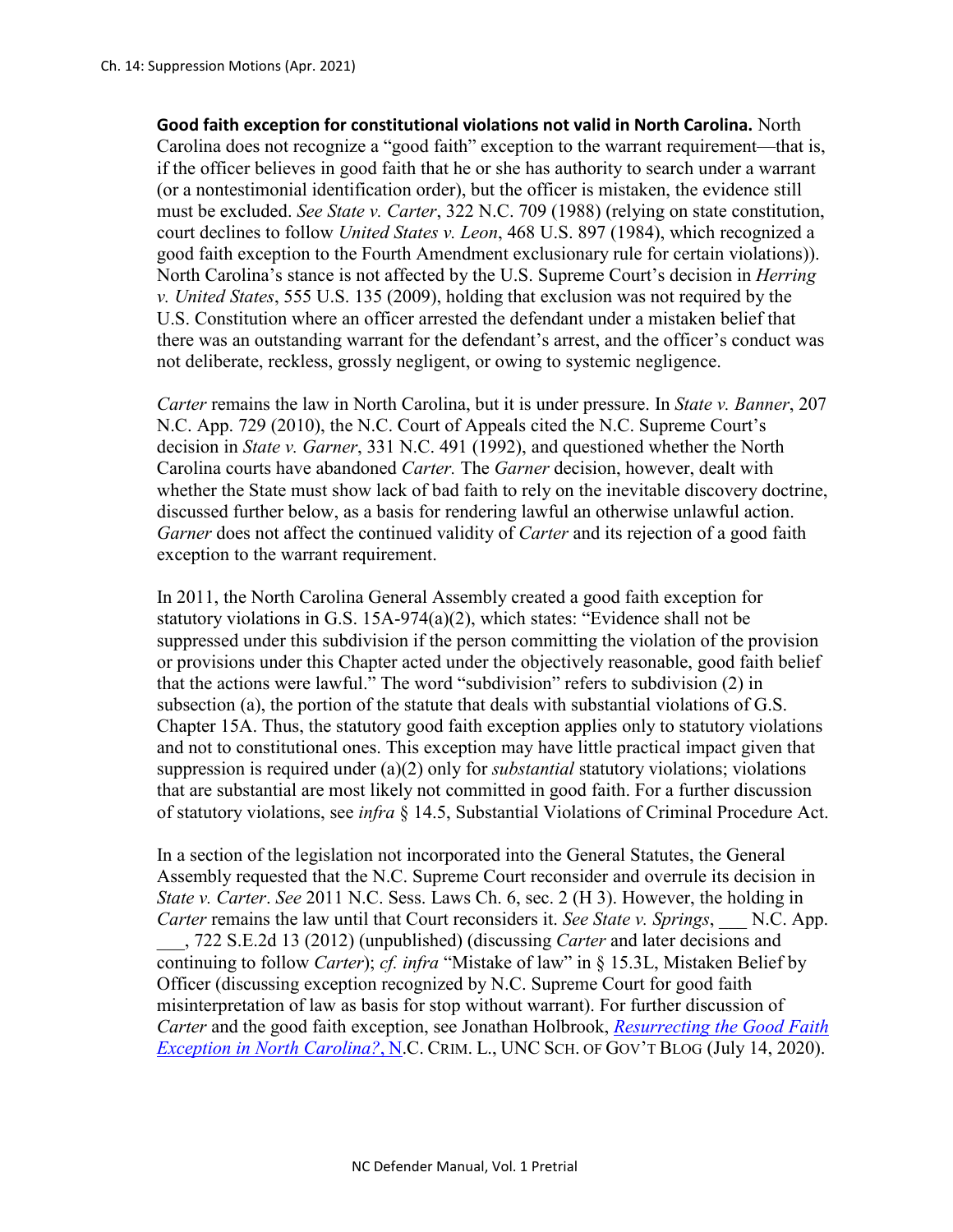**Plain view doctrine and warrants.** As a matter of federal constitutional law, a seizure is lawful under the plain view doctrine when the officer is in a place he or she has a right to be and it is immediately apparent to the officer that the items are evidence of a crime or contraband. *See Horton v. California*, 496 U.S. 128 (1990); *State v. Lupek*, 214 N.C. App. 146 (2011) (evidence not suppressed where officer responded to a call about a dog shooting, went to defendant's house to investigate, and saw a bong in plain view inside the home while standing on the front porch); *State v. Carter*, 200 N.C. App. 47 (2009) (officer did not have authority to seize and search papers on seat of defendant's car under plain view doctrine where it was not immediately apparent that the papers were evidence of crime). North Carolina law includes the additional requirement that when officers are executing a search warrant, evidence in plain view not specified in the warrant must be discovered inadvertently. *See* G.S. 15A-253; *State v. Mickey*, 347 N.C. 508 (1998).

By analogy to the plain view doctrine, North Carolina has also recognized a "plain smell" doctrine (*State v. Corpening*, 200 N.C. App. 311 (2009) (smell of marijuana emanating from vehicle authorized warrantless search)), and a "plain feel" doctrine. *State v. Williams*, 195 N.C. App. 554 (2009) (following *Minnesota v. Dickerson*, 508 U.S. 366 (1993), court holds that officer who is conducting a lawful frisk and immediately develops probable cause that an item he or she feels is contraband may seize it).

**Illegal surveillance.** Whenever law enforcement officers watch or listen in a place where an individual would have a reasonable expectation of privacy, the law enforcement activity constitutes a Fourth Amendment search and is subject to the usual warrant and probable cause requirements. *See Carpenter v. United States*, 585 U.S. \_\_\_, 138 S. Ct. 2206 (2018) (long term monitoring of cell site location data was a search); *United States v. Jones*, 565 U.S. 400 (2012) (government's installation of GPS tracking device on vehicle and its use to monitor vehicle's movements on public streets constitutes a "search"); *Kyllo v. United States*, 533 U.S. 27 (2001) (use of thermal imaging or other technology to gather information that would otherwise require physical intrusion into home or other constitutionally protected area is "search"); *Katz v. United States*, 389 U.S. 347 (1967) (person has reasonable expectation of privacy in phone booth); *cf. State v. Rollins,* 363 N.C. 232 (2009) (communication between prisoner and spouse was not protected by marital communications privilege based on lack of reasonable expectation of privacy in public visiting area of prison); *State v. Terry*, 207 N.C. App. 311 (2010) (defendant did not have reasonable expectation of privacy in conversation with wife at county sheriff's office in interview room where warning signs indicated premises were under surveillance); *State v. Jarrell*, 24 N.C. App. 610 (1975) (no search where police officer hid in attic and watched public areas of restroom; person would have reasonable expectation of privacy in stalls only); *State v. McCray*, 15 N.C. App. 373 (1972) (no error in allowing police officer to testify regarding statements he overheard the defendant make when the defendant was making a phone call while in custody). For additional information on the U.S. Supreme Court's recent surveillance opinions, see Jeff Welty, *[The Supreme Court on GPS Tracking: U.S. v. Jones](https://nccriminallaw.sog.unc.edu/the-supreme-court-on-gps-tracking-u-s-v-jones/)*, N.C. CRIM. L., UNC SCH. OF GOV'T BLOG (Jan. 24, 2012). *See also generally* Jeff Welty, *[Warrantless Searches of Computers](https://nccriminallaw.sog.unc.edu/wp-content/uploads/2011/05/2011-05-PDF-of-Handout-re-Warrantless-Searches.pdf)  [and Other Electronic Devices](https://nccriminallaw.sog.unc.edu/wp-content/uploads/2011/05/2011-05-PDF-of-Handout-re-Warrantless-Searches.pdf)* (UNC School of Government, Apr. 2011) (collecting cases); Jeff Welty, *[Carpenter, Search Warrants, and Court Orders Based on Probable](https://nccriminallaw.sog.unc.edu/carpenter-search-warrants-and-court-orders-based-on-probable-cause/)*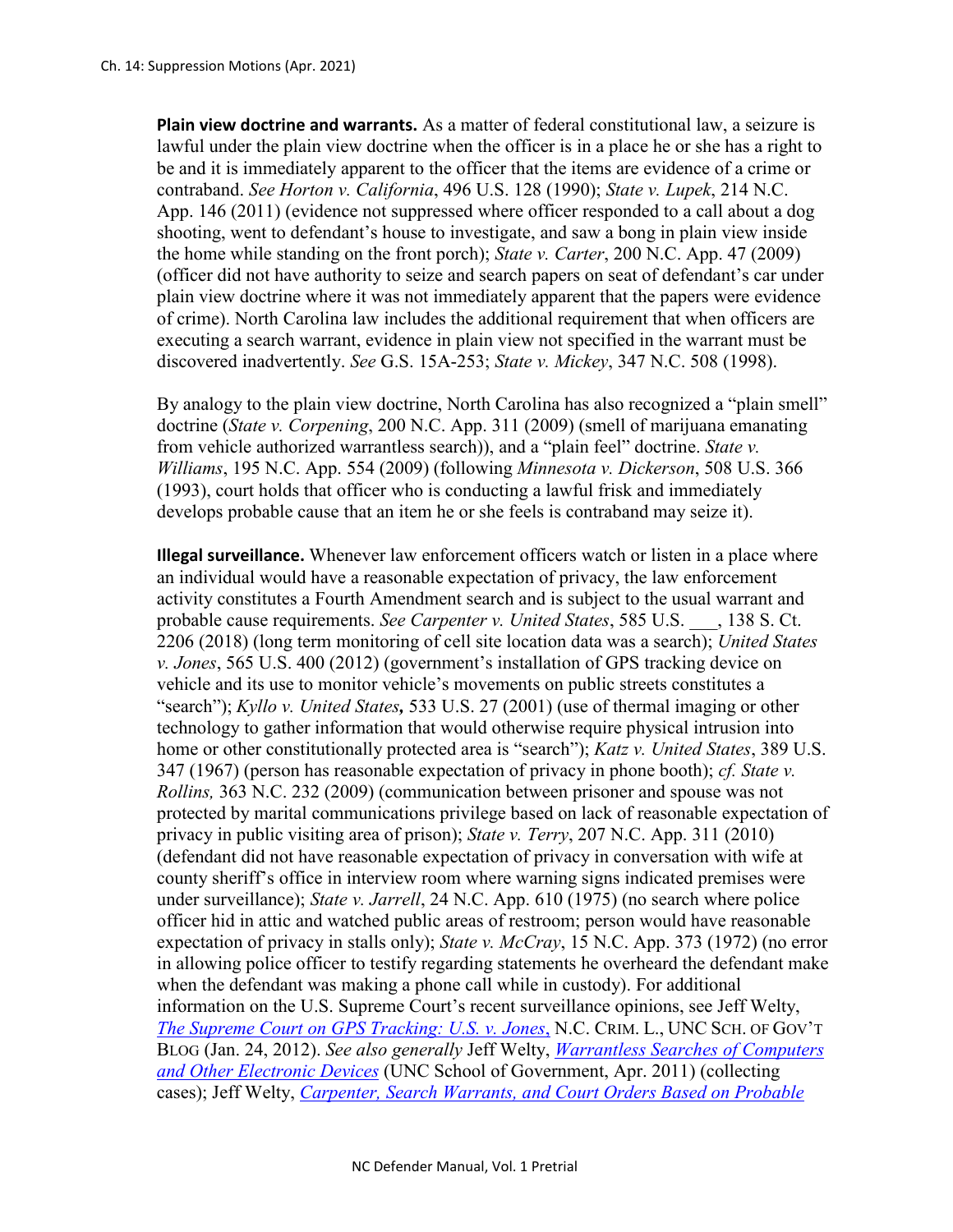*[Cause,](https://nccriminallaw.sog.unc.edu/carpenter-search-warrants-and-court-orders-based-on-probable-cause/)* N.C. CRIM. L., UNC SCH. OF GOV'T BLOG (July 30, 2018); Shea Denning, *[Conducting Surveillance and Collecting Location Data in a Post-Carpenter World \(Parts](https://nccriminallaw.sog.unc.edu/?s=conducting+surveillance+and+collecting+location+data)  [I, II, and III\)](https://nccriminallaw.sog.unc.edu/?s=conducting+surveillance+and+collecting+location+data)*, N.C. CRIM. L., UNC SCH. OF GOV'T BLOG (various dates).

Federal and state law prevent either private parties or the government from engaging in eavesdropping or wiretapping without a court order. *See* 18 U.S.C. 2510 through 18 U.S.C. 2523; G.S. 15A-286 through G.S. 15A-298. Violation of wiretapping and eavesdropping laws may be the basis of a suppression motion. *See State v. Shaw*, 103 N.C. App. 268 (1991); *see also State v. Price*, 170 N.C. App 57 (2005) (interception of telephone calls does not violate federal or state wiretapping law as long as one of parties to communication gives prior consent; pretrial detainee and other party were deemed to have consented to recording of phone conversation on jail phone when they kept talking after a message gave notice that the call was subject to recording). Violations of other federal laws may not provide a suppression remedy. *See State v. Stitt*, 201 N.C. App. 233 (2009) (even if State did not fully comply with 18 U.S.C. 2703(d) of the Stored Communications Act in obtaining records pertaining to cell phones possessed by defendant, federal law did not provide for suppression remedy). *See generally* Jeffrey B. Welty, *[Prosecution and Law](https://www.sog.unc.edu/sites/www.sog.unc.edu/files/reports/aojb0905.pdf)  [Enforcement Access to Information about Electronic Communications,](https://www.sog.unc.edu/sites/www.sog.unc.edu/files/reports/aojb0905.pdf)* ADMINISTRATION OF JUSTICE BULLETIN No. 2009/05 (UNC School of Government, Oct. 2009).

**Inevitable discovery and independent source rules.** Although not an exception to the warrant requirement, the "inevitable discovery" rule is an exception to the exclusionary rule. If the police discover evidence as the result of an illegal search but can prove at a suppression hearing that the evidence would inevitably have been discovered by legal means, the evidence may be admitted at trial. *See Nix v. Williams*, 467 U.S. 431 (1984); *State v. Garner*, 331 N.C. 491 (1992) (following *Nix*); *State v. Wells*, 225 N.C. App. 487 (2013) (trial court erred in finding defendant's laptop would have inevitably been discovered).

A closely related exception to the exclusionary rule is the independent source doctrine. This rule applies where police obtained evidence from illegal means but also discover the same evidence by lawful means. Under this doctrine, the evidence may still be admitted as long as the lawful discovery of the evidence (or the decision to issue a search warrant) was not influenced by evidence obtained during the illegal search. *Murray v. United States*, 487 U.S. 533 (1988); *Costello v. United States,* 365 U.S. 265 (1961) (fruit of poisonous tree doctrine does not require exclusion of evidence obtained from an independent source).

# **C. Arrest Warrants**

Generally, a person is "seized" for purposes of the Fourth Amendment when a reasonable person in the suspect's position would not feel free to leave the presence of the officer. *See United States v. Mendenhall*, 446 U.S. 544 (1980); *see also infra* § 15.2, Did the Officer Seize the Defendant? (discussing general test and circumstances in which a different test may apply).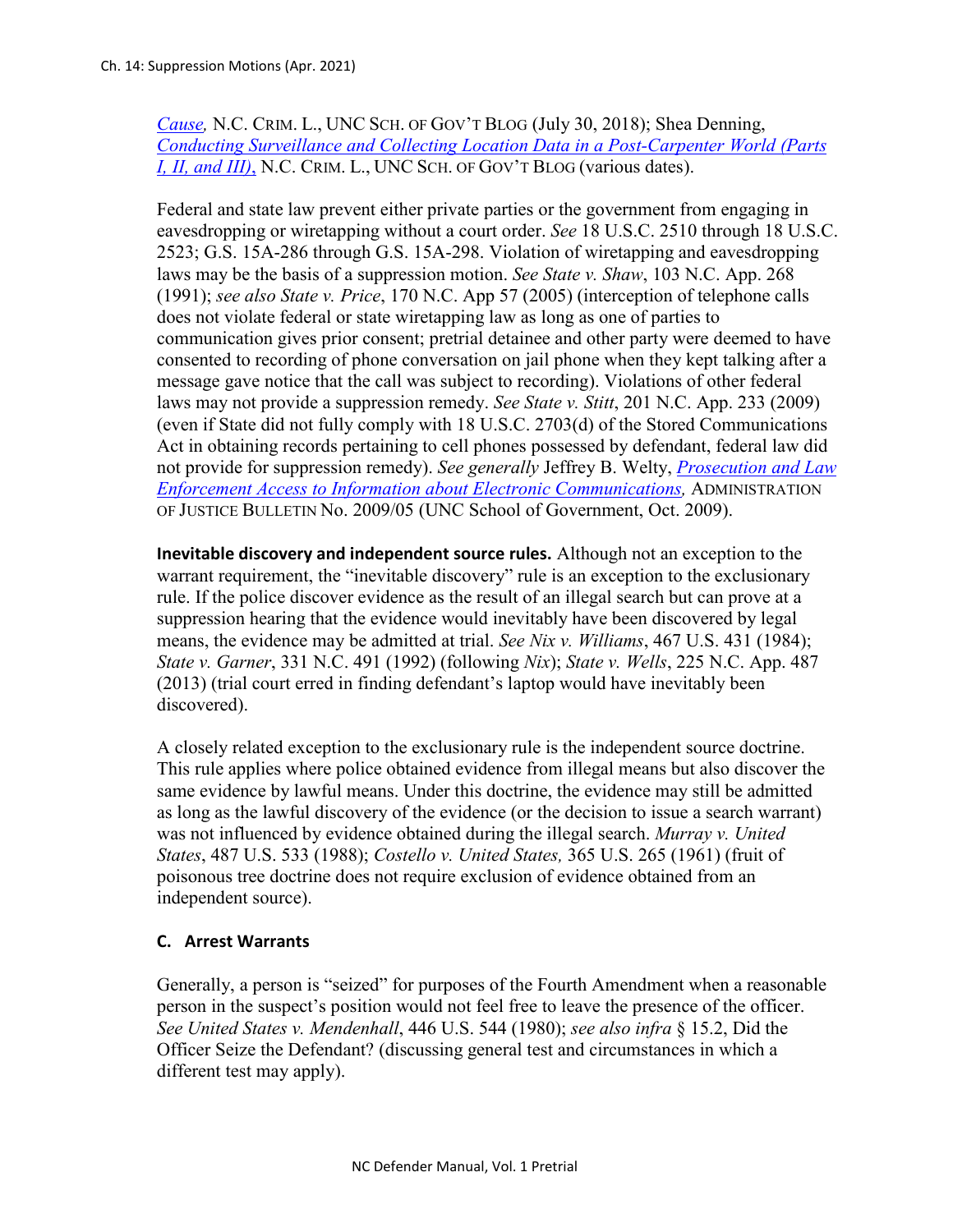An arrest is one example of a Fourth Amendment "seizure." As a general matter, a person may not be seized or arrested without the issuance of a warrant based on "probable cause" to believe the person seized or arrested committed a crime. *See State v. Farmer*, 333 N.C. 172 (1993). There are a number of exceptions to this rule, however. Thus, an officer may make a brief investigative stop, known as a *Terry* stop, without a warrant or probable cause if he or she has "reasonable suspicion" of illegal activity. *See Terry v. Ohio*, 392 U.S. 1 (1968); *see also infra* § 15.3, Did the Officer have Grounds for the Seizure? (discussing *Terry* stops and other grounds for warrantless seizures). An officer also may arrest a person without a warrant if the officer has probable cause to believe that the suspect has committed a felony or certain misdemeanors or violated a pretrial release order, or witnesses the suspect commit a misdemeanor. *See* G.S. 15A-401(b); *State v. Dammons*, 128 N.C. App. 16 (1997). For a further discussion of possible exceptions to the warrant requirement for arrests and other seizures, see the general authorities cited at the beginning of this chapter.

### **D. Search Incident to Arrest**

For a discussion of whether the officer acted within the scope of arrest when conducting a search, see *infra* § 15.6B, Search Incident to Arrest; § 15.6C, Other Limits on Searches Incident to Arrest. Of particular note is the case of *Arizona v. Gant*, 556 U.S. 332 (2009), which overruled prior U.S. Supreme Court and North Carolina decisions allowing an unlimited search of the passenger compartment of a vehicle incident to arrest of an occupant of the vehicle. In *Gant*, the United States Supreme Court held that officers may search a vehicle incident to arrest only if  $(1)$  the arrestee is unsecured and within reaching distance of the passenger compartment when the search is conducted and thus able to obtain a weapon or destroy evidence; or (2) it is reasonable to believe that evidence relevant to the crime of arrest might be found in the vehicle. *See also State v. Mbacke*, 365 N.C. 403 (2012) (analogizing the "reasonable to believe" standard in the second prong of *Gant* to the "reasonable suspicion" standard of a *Terry* stop, court finds that arresting officers could have reasonably believed that evidence relevant to offense of arrest of carrying a concealed weapon would be found in defendant's vehicle); *State v. Johnson*, 204 N.C. App. 259 (2010) (applying *Gant* and finding search of defendant's vehicle unconstitutional; defendant was secured in back of police car before search started and it was not reasonable for officers to believe evidence of defendant's revoked license would be found); *State v. Carter*, 200 N.C. App. 47 (2009) (suppressing evidence in light of *Gant* and lack of any other ground to uphold search).

The U.S. Supreme Court has further limited the applicability of the search incident to arrest exception regarding cell phones. Under *Riley v. California*, 573 U.S. 373 (2014), a search warrant will generally be required for law enforcement to examine the contents of a suspect's mobile phone and a search incident to arrest will typically not justify the search of such device. For more on *Riley* and cell phone searches, see Jeff Welty, *[Supreme Court: Can't Search Cell Phones Incident to Arrest,](https://nccriminallaw.sog.unc.edu/supreme-court-cant-search-cell-phones-incident-to-arrest/) N.C. CRIM. L., UNC SCH.* OF GOV'T BLOG (June 26, 2014).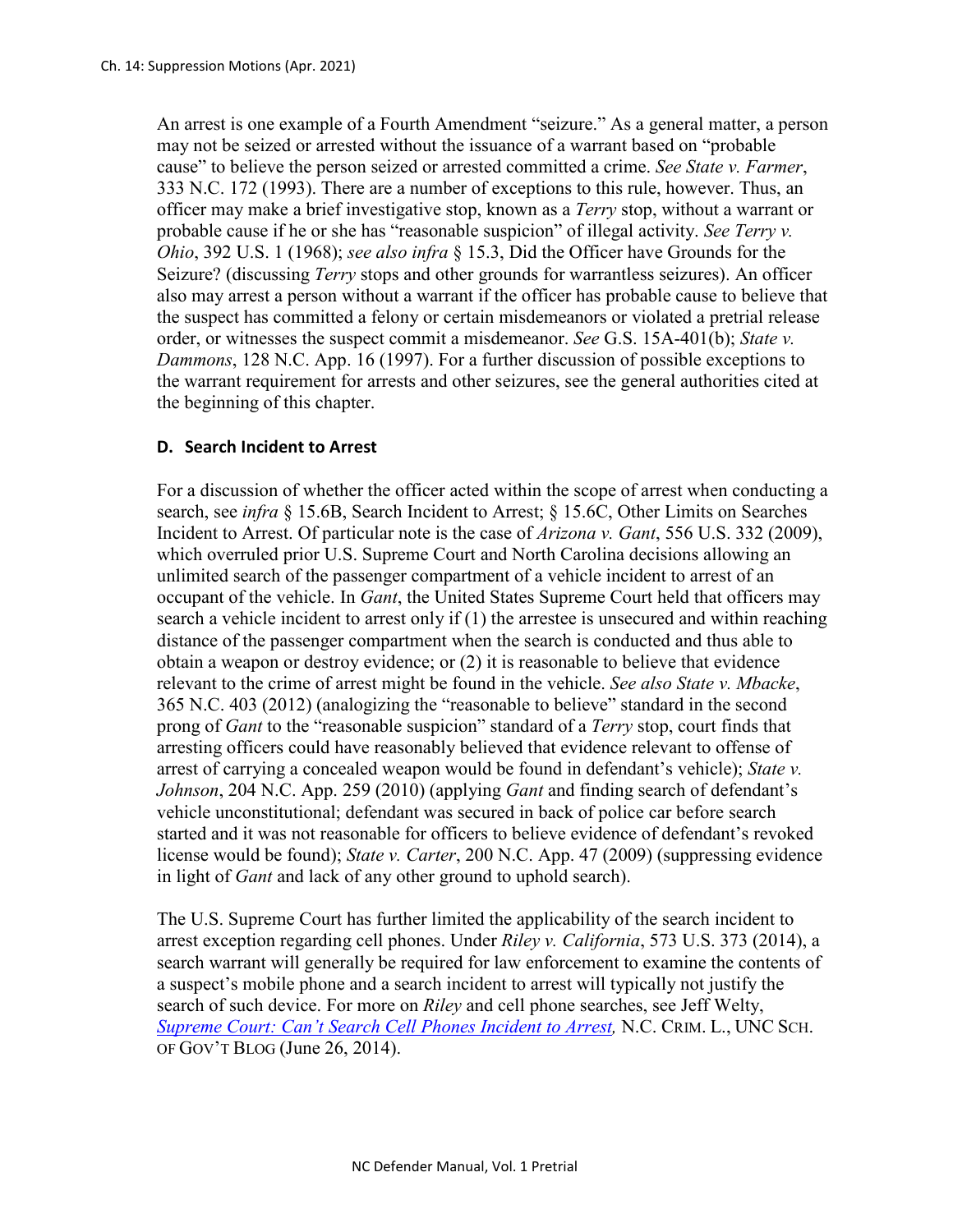### **E. Knock and Talk**

**Validity of the practice.** The "knock and talk" practice is one in which law enforcement officers, acting without a warrant and often without probable cause, knock on the door of a dwelling in order to question its inhabitants and often ask for consent to search their home. *State v. Smith*, 346 N.C. 794, 800 (1997) ("'Knock and talk' is a procedure utilized by law enforcement officers to obtain a consent to search when they lack the probable cause necessary to obtain a search warrant."). Officers may approach the front door for a "knock and talk" without a warrant on the theory that occupants generally expect, and therefore implicitly consent to, this sort of intrusion onto their property. *State v. Church,*  110 N.C. App. 569, 573–74 (1993); *see generally State v. Corbett*, 516 P.2d 487, 490 (Ore. App. 1973) ("[i]f one has a reasonable expectation that various members of society may enter the property in their personal and business pursuits, he should find it equally likely that the police will do so"). Because the decision to approach an occupant's door to conduct a "knock and talk" is recognized under the Fourth Amendment and therefore is not subject to prior judicial review, this practice has been criticized as one that allows the targeting of minorities or other vulnerable populations. *See* Brian J. Foley, *Policing From the Gut: Anti-Intellectualism in American Criminal Procedure*, 69 MD. L. REV. 261, 340 (2010) (observing that "when police do not have to give reasons for discretionary searches or seizures, conscious and unconscious racism may prevail").

**Limitations on the "knock and talk" practice.** In *Florida v. Jardines*, 569 U.S. 1 (2013), the U.S. Supreme Court approved of the "knock and talk" practice in general, finding that police, like other members of the public, have an implied license to briefly approach the front door of a residence: "This implicit license typically permits the visitor to approach the home by the front path, knock promptly, wait briefly to be received, and then (absent invitation to linger longer) leave." *Id*. at 8. North Carolina courts also recognize the technique as valid. *State v. Grice*, 367 N.C. 753, 757 (2015) (so stating).

Despite its general validity, there are meaningful limitations to the "knock and talk" practice.

- A "knock and talk" may violate the Fourth Amendment if an officer enters an occupant's backyard to knock on a defendant's backdoor. *See, e.g., State v. Huddy*, 253 N.C. App. 148, 152 (2017) ("An officer's implied right to knock and talk extends only to the entrance of the home that a 'reasonably respectful citizen' unfamiliar with the home would believe is the appropriate door at which to knock."); *State v. Pasour*, 223 N.C. App. 175 (2012) (police violated Fourth Amendment by entering backyard to knock on backdoor after receiving no response to knocks on front and side doors). *Compare State v. Grice*, 367 N.C. 753 (2015) (where front door was completely obscured and side door appeared to be the main entrance to the home, implicit license allowed knock on side door).
- An officer conducting a "knock and talk" may not seize evidence unless he or she has a "lawful right of access" to the evidence itself. *State v. Grice,* 367 N.C. 753, 756–57 (2015) (reviewing elements of plain view doctrine); *State v. Falls*, 275 N.C. App. 239 (2020) (no lawful right of access to evidence in plain view where officers approached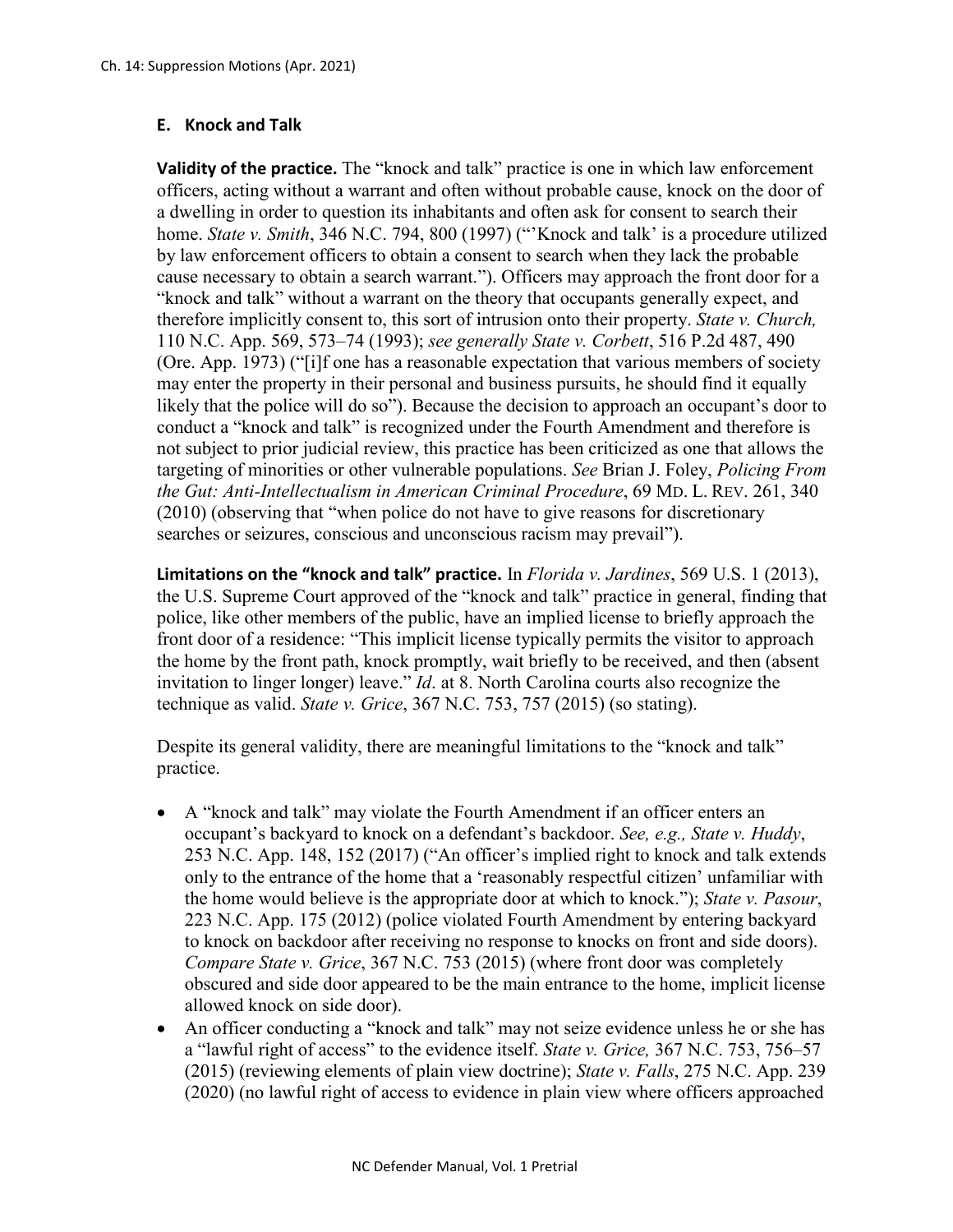home through the trees instead of the driveway, at night, to conduct knock and talk); *see also State v. Nance*, 149 N.C. App. 734, 742 (the permissibility of knock and talks does not "stand[] for the proposition that law enforcement officers may enter private property without a warrant and seize evidence of a crime").

- The right to approach an occupant's front door to conduct a "knock and talk" does not include free license to search the curtilage for evidence or speak to house guests after the officers have been asked to leave. *State v. Ellis,* 266 N.C. App. 115 (2019) (officers peering into a crawlspace was a search and not justified as a knock and talk); *State v. Stanley*, 259 N.C. App. 708 (2018) (knock and talk at back door was improper despite law enforcement's observation of controlled drug buys at that door; use of back or side door by some people did not give officers implied license to approach back door); *Rogers v. Pendleton*, 249 F.3d 279, 295 (4th Cir. 2001) (questioning house guests, even with reasonable suspicion, was a search of the curtilage that exceeded a mere knock and talk).
- Using a drug-sniffing dog on a homeowner's porch to investigate the contents of the home is a "search" within the meaning of the Fourth Amendment. *Florida v. Jardines*, 569 U.S. 1, 9–10 (2013).

Attorneys also may raise Equal Protection Clause challenges to race-based decisions to initiate "knock and talks." Such challenges might be considered, for example, when it appears that police officers are targeting predominantly minority neighborhoods for "knock and talks." Such challenges should also be raised under article I, section 19 of the N.C. Constitution. For more information on Equal Protection challenges to knock and talks and other police encounters, see ALYSON GRINE & EMILY COWARD, RAISING ISSUES OF RACE IN NORTH CAROLINA CRIMINAL CASES § 2.3, Equal Protection Challenges to Police Action (UNC School of Government, 2014).

**Consent to search following a "knock and talk."** Searches following "knock and talks" are permissible when the occupant freely, voluntarily, and unequivocally consents to the search. Evidence obtained in a consent search will be admitted only when there is "clear and positive testimony that consent was unequivocal and specific and freely given; and . . . [t]he government . . . prove[s] consent was given without duress or coercion, express or implied." *United States v. Miller*, 933 F. Supp. 501, 505 (M.D.N.C. 1996). Consent must be granted intentionally. In *United States v. Johnson*, 333 U.S. 10, 13 (1948), the Supreme Court characterized a defendant's alleged permission to search following a "knock and talk" as a "submission to authority rather than as an understanding and intentional waiver of a constitutional right" and rejected it as nonconsensual. *See also Rogers v. Pendleton*, 249 F.3d 279, 295 (4th Cir. 2001) ("The police do not have a right to arrest citizens for refusing to consent to an illegal search."). Two factors that strengthen a defendant's argument that his or her consent was invalid are a defendant's attempts to prevent officers from entering the home and an officer's coercive tactics, including drawn weapons, raised voices, and intimidating demands. *See* Craig M. Bradley, *"Knock and Talk" and the Fourth Amendment*, 84 IND. L.J. 1099, 1104 (2009).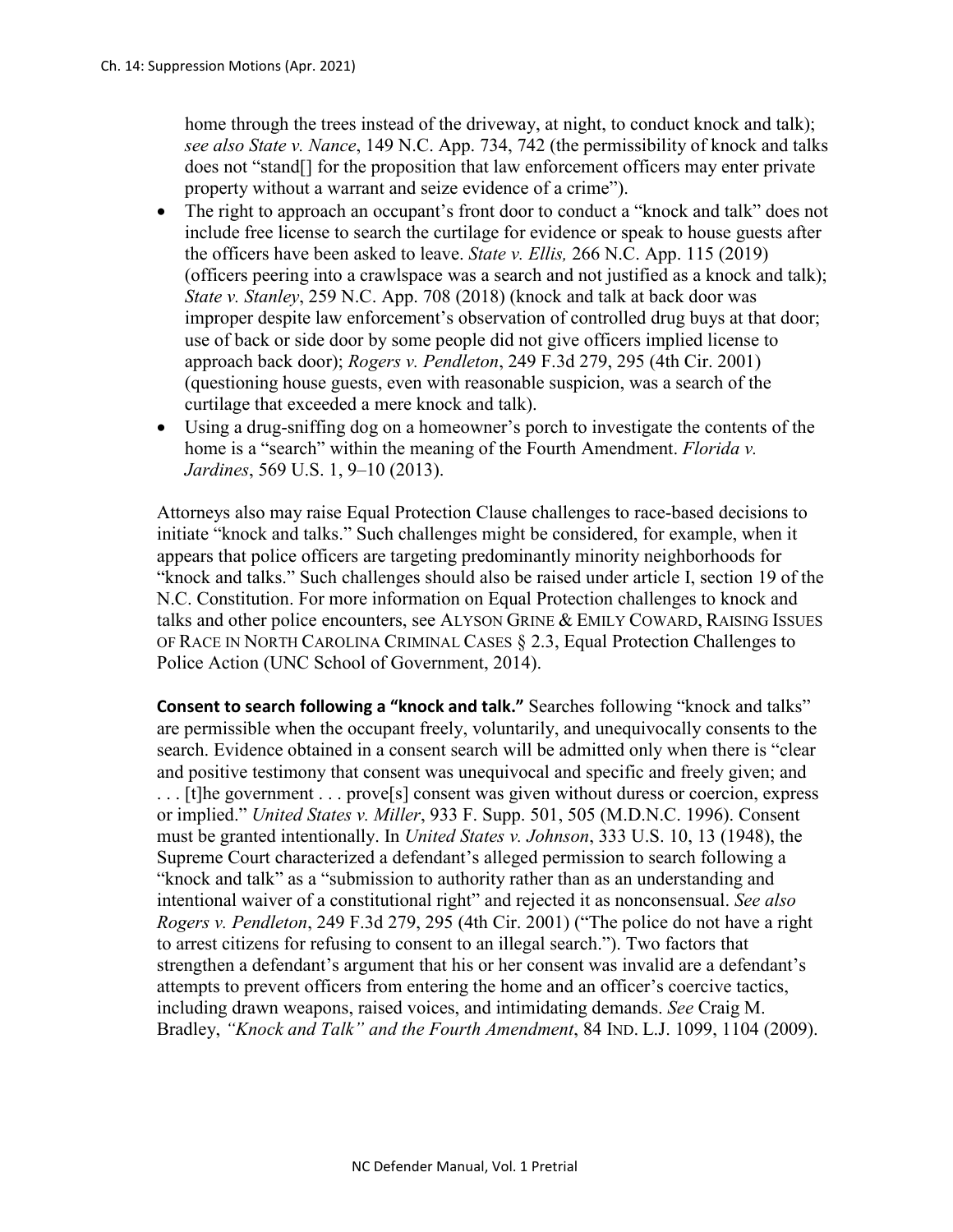# **F. Adequacy of Affidavit in Support of Probable Cause**

All search and arrest warrants must be based on the issuing magistrate's or judge's determination of "probable cause"—for a search warrant, probable cause to believe that the evidence to be seized is in the place to be searched; and for an arrest warrant, probable cause to believe that the suspect to be arrested committed the crime. (A clerk of court also may issue search and arrest warrants. G.S. 15A-243; G.S. 7A-180; G.S. 7A-181.)

**Adequacy of record.** A finding of "probable cause" for a search warrant must be supported by sufficient credible facts alleged in a supporting affidavit. *See Aguilar v. Texas*, 378 U.S. 108 (1964); *State v. Hyleman*, 324 N.C. 506 (1989) (bare bones, conclusory affidavit insufficient to support finding of probable cause); *accord State v. Bone*, 354 N.C. 1 (2001); *State v. Taylor*, 191 N.C. App. 587 (2008) (magistrate did not have a substantial basis for finding probable cause to issue search warrant); G.S. 15A-244(3) (describing requirements for search warrant application). This means that only the evidence in the affidavit (or other evidence contemporaneously submitted to the issuing official under oath and made part of the record by the issuing official) may be considered in determining the adequacy of the showing of probable cause for the warrant. *See* G.S. 15A-245(a) (stating requirement); *State v. Teasley*, 82 N.C. App. 150 (1986) (officer's oral testimony to magistrate could not be considered in determining sufficiency of evidence for issuance of search warrant because magistrate did not make the statement part of the record); *see also*, Bob Farb, *[The Statutory "Four Corners" Rule When](https://nccriminallaw.sog.unc.edu/statutory-four-corners-rule-determining-probable-cause-search-warrant/)  [Determining Probable Cause for a Search,](https://nccriminallaw.sog.unc.edu/statutory-four-corners-rule-determining-probable-cause-search-warrant/)* N.C. CRIM. L., UNC SCH. OF GOV'T BLOG (June 28, 2016).

*Practice note:* Because the evidence submitted in support of a search warrant is effectively fixed and not subject to change at a suppression hearing, cases involving search warrants present fruitful opportunities for suppression.

**False information.** If a defendant establishes by a preponderance of the evidence that an affiant made a false statement knowingly or with reckless disregard for the truth, then that false information must be set aside. If the remainder of the affidavit is insufficient to establish probable cause, then the warrant must be voided and the fruits of the search or arrest excluded from trial. *See Franks v. Delaware*, 438 U.S. 154 (1978); *State v. Moore*, 275 N.C. App. 302 (2020) (applying *Franks* to grant suppression for false and misleading statements); *State v. Severn*, 130 N.C. App. 319 (1998); G.S. 15A-978 (defendant entitled to challenge truthfulness of affidavit supporting search warrant); *see also State v. Martin*, 315 N.C. 667 (1986) (applying *Franks* to arrest warrant); *State v. Pearson*, 356 N.C. 22 (2002) (same rules apply to affidavit in support of nontestimonial identification order); *see also State v. Watkins*, 120 N.C. App. 804 (1995) (information fabricated by one officer and supplied to stopping officer may not be used to show reasonable suspicion, even if stopping officer did not know that the information was fabricated).

A defendant is entitled to introduce evidence at a suppression hearing contesting the truthfulness of the evidence presented to the magistrate. *See* G.S. 15A-978(a); *State v.*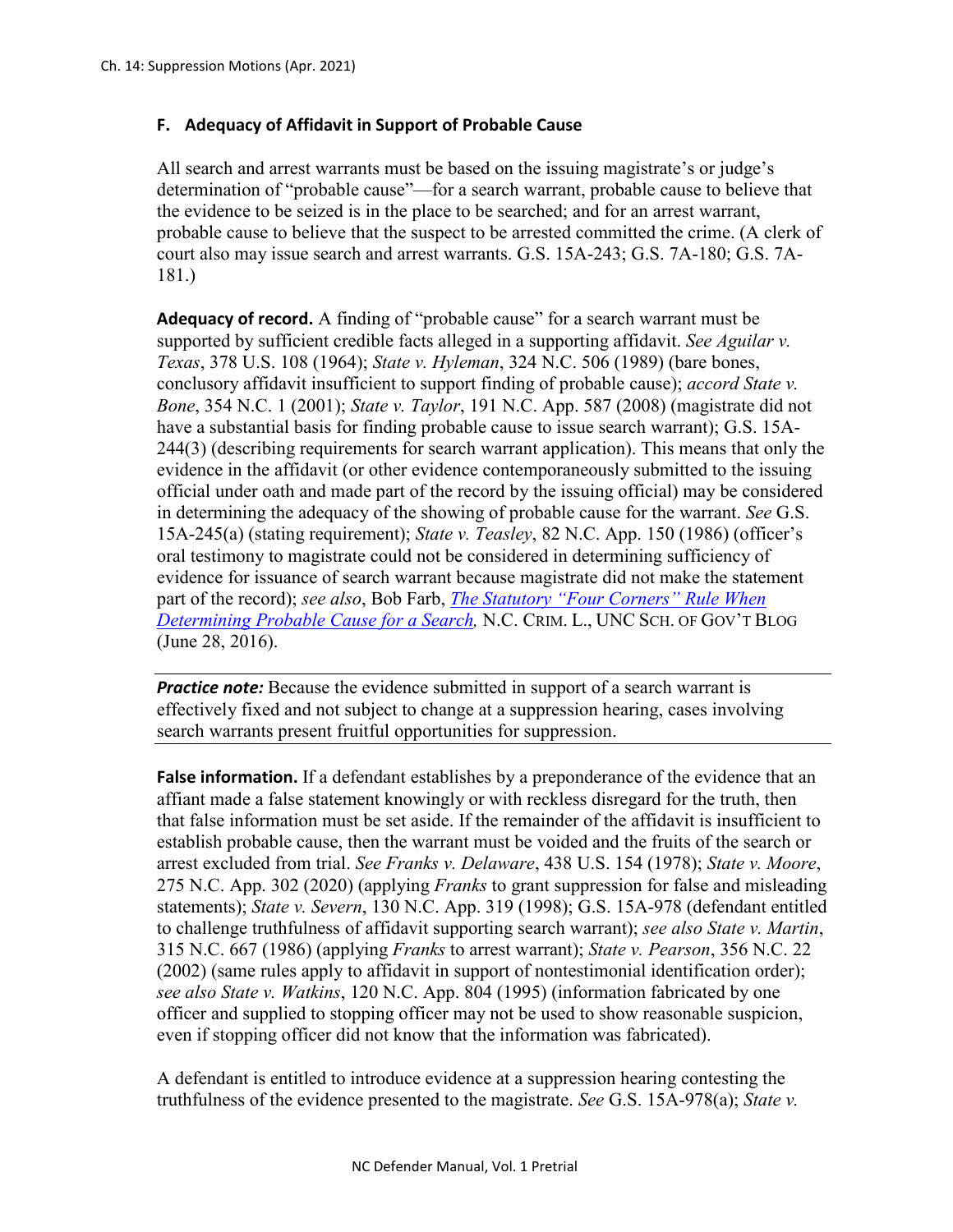*Monserrate*, 125 N.C. App. 22 (1997) (trial court erred in excluding evidence tending to show that police inaccurately reported informant's information to magistrate).

# **G. "Fruits" of Illegal Search or Arrest**

When evidence is obtained as a result of illegal police conduct, not only must that evidence be suppressed, but also all evidence that is the "fruit" of the illegal conduct. For example, if an illegal entry into a person's home or an illegal arrest results in a confession or admission, the statement must be suppressed. *See Wong Sun v. United States*, 371 U.S. 471 (1963); *Davis v. Mississippi*, 394 U.S. 721 (1969); *State v. Guevara*, 349 N.C. 243 (1998); *State v. Freeman*, 307 N.C. 357 (1983).

Such derivative evidence is admissible only if the "taint" of the constitutional violation is removed. *See Brown v. Illinois*, 422 U.S. 590 (1975); *Dunaway v. New York*, 442 U.S. 200 (1979); *State v. Allen*, 332 N.C. 123 (1992) (two-hour lapse between illegal arrest and statement did not purge taint, and confession had to be suppressed); *see also supra*  "Inevitable discovery rule" in § 14.2B, Search Warrants (illegally obtained evidence that otherwise would be inadmissible may be admissible under the inevitable discovery rule). Where a person commits a crime subsequent to an illegal seizure, North Carolina has held that evidence of the crime is not subject to suppression. *See State v. Barron*, 202 N.C. App. 686 (2010) (although defendant was arrested without probable cause, his subsequent criminal conduct of giving the officers false identifying information was admissible and not barred by the exclusionary rule).

### **H. Invalid Consent**

A person may consent to a search or a stop by a police officer. However, consent must be voluntary. *See Schneckloth v. Bustamonte*, 412 U.S. 218 (1973); *State v. Pearson*, 348 N.C. 272 (1998). The State has the burden of proving voluntariness. *State v. Crenshaw*, 144 N.C. App. 574 (2001). The question of whether consent was voluntary or was the product of duress or coercion is a question of fact to be determined from the totality of the circumstances. *See State v. Steen*, 352 N.C. 227 (2000) (citing *Schneckloth*); *State v. McMillan*, 214 N.C. App. 320 (2011) (court finds defendant's consent voluntary to an oral swab, photographing his injuries, and collection of items of clothing after he voluntarily went to sheriff's office, even though officers told defendant he could consent or be detained four or five hours while officers obtained search warrant); *State v. Boyd*, 207 N.C. App. 632 (2010) (defendant's consent to provide saliva sample for DNA testing voluntarily given, even though the defendant was not told he was being investigated for sexual offenses); *State v. Kuegel***,** 195 N.C. App. 310 (2009) (defendant's consent to search his residence was voluntary despite officer's untruthful statements that he had been conducting surveillance of the residence and had obtained evidence of drug dealing).

A search or seizure may not extend beyond the scope of the suspect's consent. *See State v. Stone*, 362 N.C. 50 (2007) (defendant's general consent to search did not authorize officer to pull defendant's pants away from his body and shine flashlight on groin area);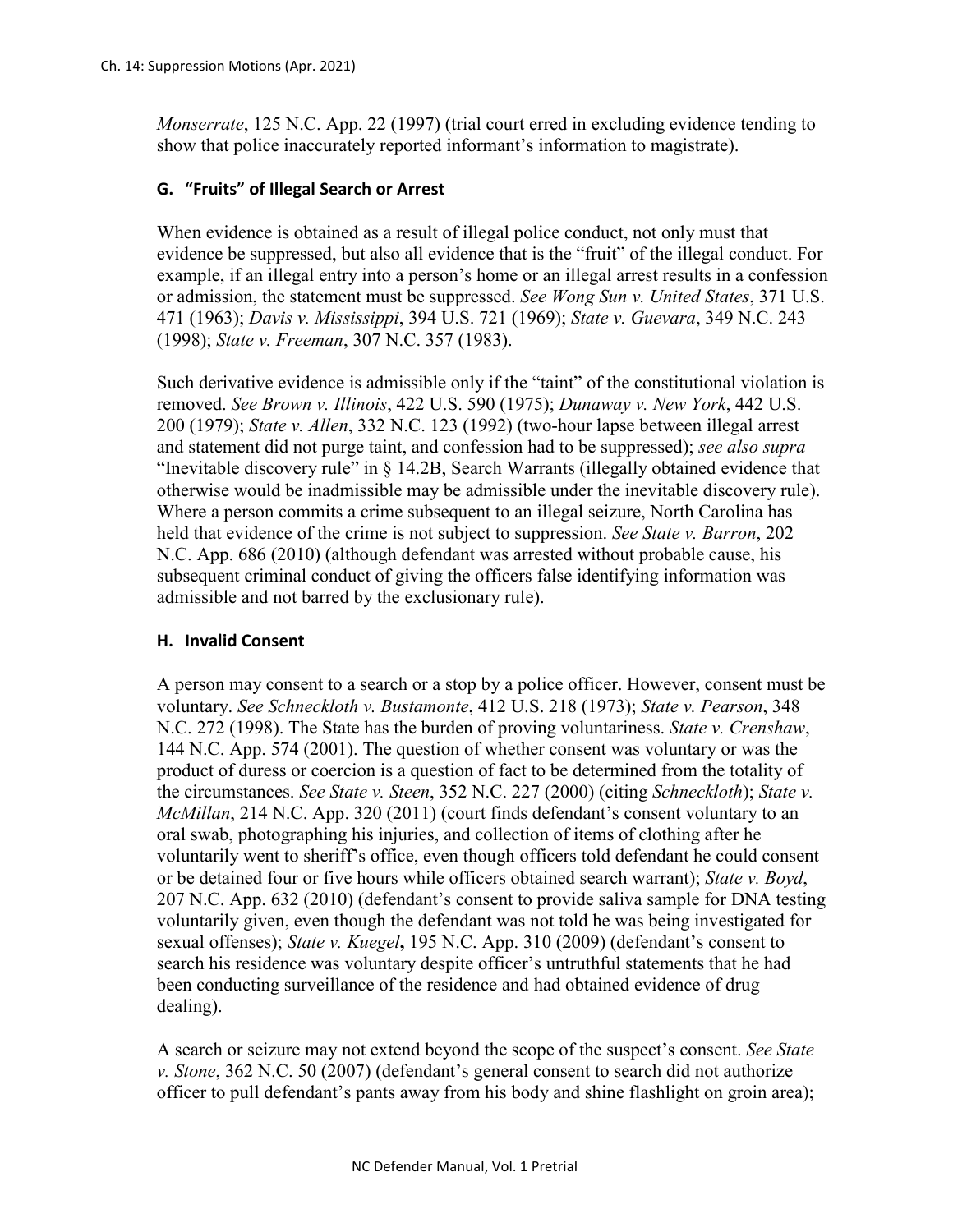*State v. Pearson*, 348 N.C. at 277 (consent to search vehicle did not imply consent to search person); *State v. Schiro*, 219 N.C. App. 105 (2012) (vehicle search based on consent not invalid where officers removed the rear quarter panels from the interior of the trunk); *see also* G.S. 15A-221 through G.S. 15A-223 (statutory provisions on search and seizure by consent).

For a further discussion of consent in the context of a warrantless stop or arrest, see *infra*  § 15.4E, Nature, Length, and Purpose of Detention, and § 15.5D, Consent.

### **I. Attenuation**

Under *Utah v. Strieff*, 579 U.S. , 136 S. Ct. 2056 (2016), even evidence obtained during an illegal stop or seizure may be admissible when the connection between police illegality and the discovery of evidence is distant or broken by intervening circumstances. The U.S. Supreme Court identified three factors relevant to the analysis:

- the closeness in time between the illegal act and the discovery of evidence,
- any intervening circumstances, and
- the "purpose and flagrancy" of the law enforcement misconduct.

*Strieff* involved the impact of an outstanding arrest warrant. The Court held that evidence obtained from an unconstitutional detention was admissible where police discovered a valid, outstanding arrest warrant for the defendant during the encounter—the discovery of the warrant attenuated the evidence from the illegality, in other words. As a result of the ruling, the existence of an outstanding warrant may trigger the attenuation exception and result in the admission of evidence that would otherwise be suppressed. *See* Shea Denning, *[Utah v. Strieff and the Attenuation Doctrine,](https://nccriminallaw.sog.unc.edu/utah-v-strieff-attenuation-doctrine/)* N.C. CRIM. L., UNC SCH. OF GOV'T BLOG (July 6, 2016).

North Carolina courts have adopted the attenuation exception to the exclusionary rule as a matter of Fourth Amendment law. *State v. Hester*, 254 N.C. App. 506 (2017) (new and separate crime was sufficient to attenuate evidence from alleged illegal stop); *State v. Thomas,* 268 N.C. App. 121 (2019) (new crime was sufficient to attenuate illegal search). The North Carolina courts have also recognized limits to the exception. *See State v. Duncan*, 272 N.C. App. 341 (2020) (running from police during illegal search did not constitute separate crime of resisting public officer and was not an intervening circumstance for purposes of attenuation).

*Practice note:* The question of whether the attenuation doctrine applies to violations of the North Carolina State Constitution is an open one. Consider raising and preserving the argument that the state constitution provides greater protections than the federal constitution on this point, and that attenuation does not apply to state constitutional violations.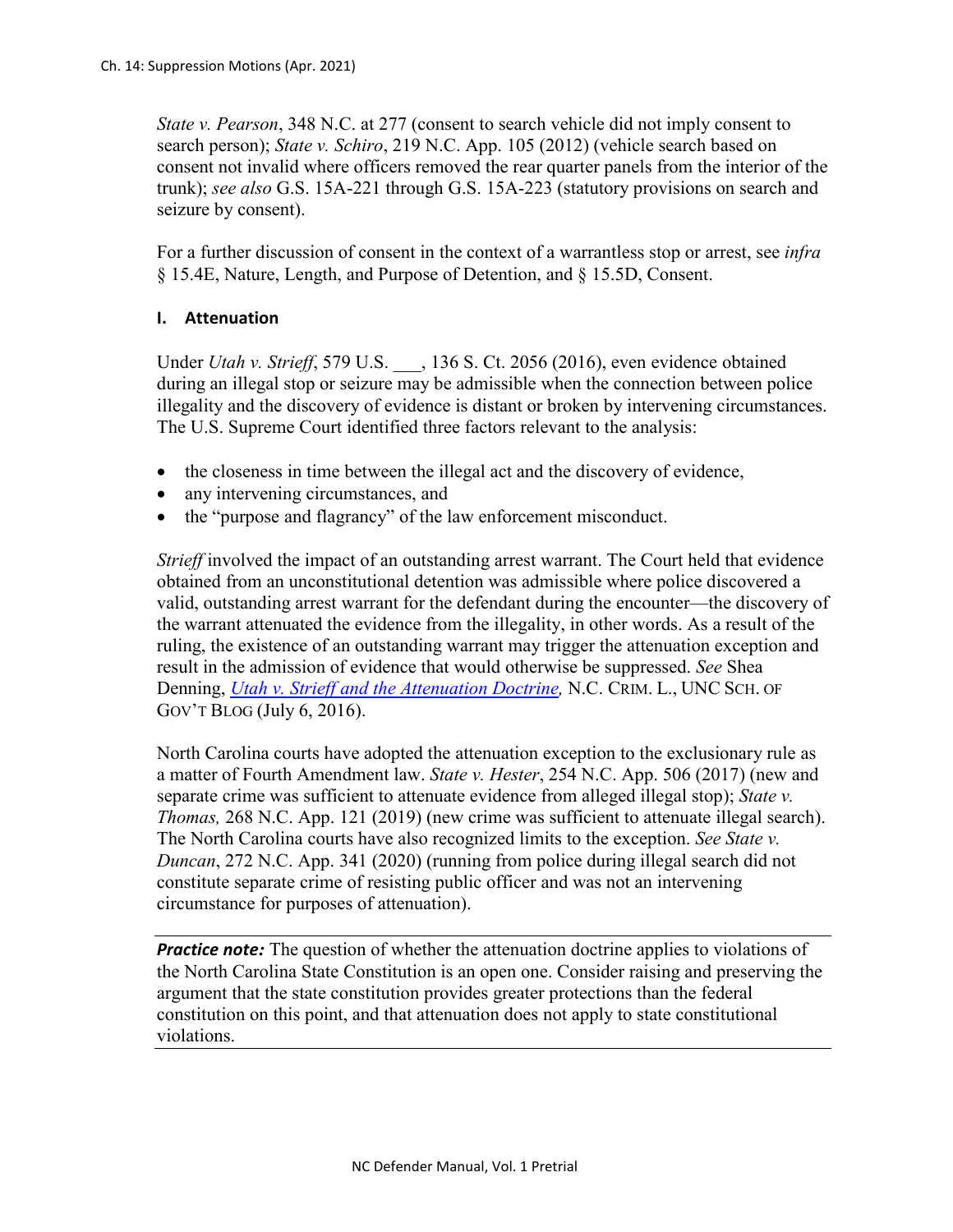### **J. Nontestimonial Identification Orders**

When a suspect is not in police custody and police wish to obtain DNA, hair, fingerprints, or other samples from the person, the police may obtain a nontestimonial identification order from a judge on a showing of less than traditional probable cause—that is, probable cause to believe that a felony or Class A1 or 1 misdemeanor has been committed, reasonable suspicion to believe the named person committed the offense, and grounds to believe that the procedure will be of material aid in determining whether the person committed the offense. *See* G.S. 15A-273; G.S. 15A-274. If the suspect is in police custody, police must obtain a search warrant. *See State v. Carter*, 322 N.C. 709 (1988). Further, for more intrusive procedures, such as withdrawing blood, a search warrant, supported by probable cause, is required regardless of whether the person is in custody. *See id.*; *see also* FARB at 249 (so interpreting *Carter*). For a discussion of the statutory authorization to take a DNA sample at the time of arrest for certain offenses, see *infra* § 14.4H, DNA Samples at Time of Arrest.

### **K. Breath and Blood Samples in Implied Consent Cases**

The U.S. Supreme Court has held that the warrantless taking of a breath sample is permissible as a search incident to arrest. *Birchfield v. North Dakota*, 579 U.S. \_\_\_, 136 S. Ct. 2160 (2016). A blood or urine sample, by contrast, should be obtained by way of a search warrant unless the defendant consents or exigent circumstances exist. *See Schmerber v. California*, 384 U.S. 757 (1966) (an officer who has probable cause to believe a person has committed an offense involving impaired driving, a clear indication that the blood sample will provide evidence of the defendant's impairment, along with either a search warrant or exigent circumstances, may compel a person to submit to a forced extraction of blood in a reasonable manner); *State v. Fletcher*, 202 N.C. App. 107, 111 (2010) (finding "the exigency surrounding obtaining a blood sample when blood alcohol level is at issue . . . and the evidence of a probability of significant delay if a warrant were obtained" to constitute sufficient evidence of exigent circumstances).

The natural dissipation of alcohol alone does not constitute a per se exigency justifying a warrantless blood draw in all cases under *Missouri v. McNeely,* 569 U.S. 141 (2013). Rather, law enforcement must articulate specific facts and circumstances establishing that obtaining a search warrant was impractical (although the dissipation of alcohol is properly a factor in the exigent circumstances analysis). In *Mitchell v. Wisconsin*, 588 U.S.  $\ldots$ , 139 S. Ct. 2525 (2019), a plurality of the U.S. Supreme Court held that exigent circumstances will normally excuse the warrant requirement when police encounter an unconscious driver suspected of impaired driving.

G.S. 20-139.1(d1) provides that if a person charged with an implied consent offense refuses testing, "any law enforcement officer with probable cause may, without a court order, compel the person to provide blood or urine samples for analysis if the officer reasonably believes that the delay necessary to obtain a court order, under the circumstances, would result in the dissipation of the percentage of alcohol in the person's blood or urine." To the extent this statute purports to authorize a blood or urine test based